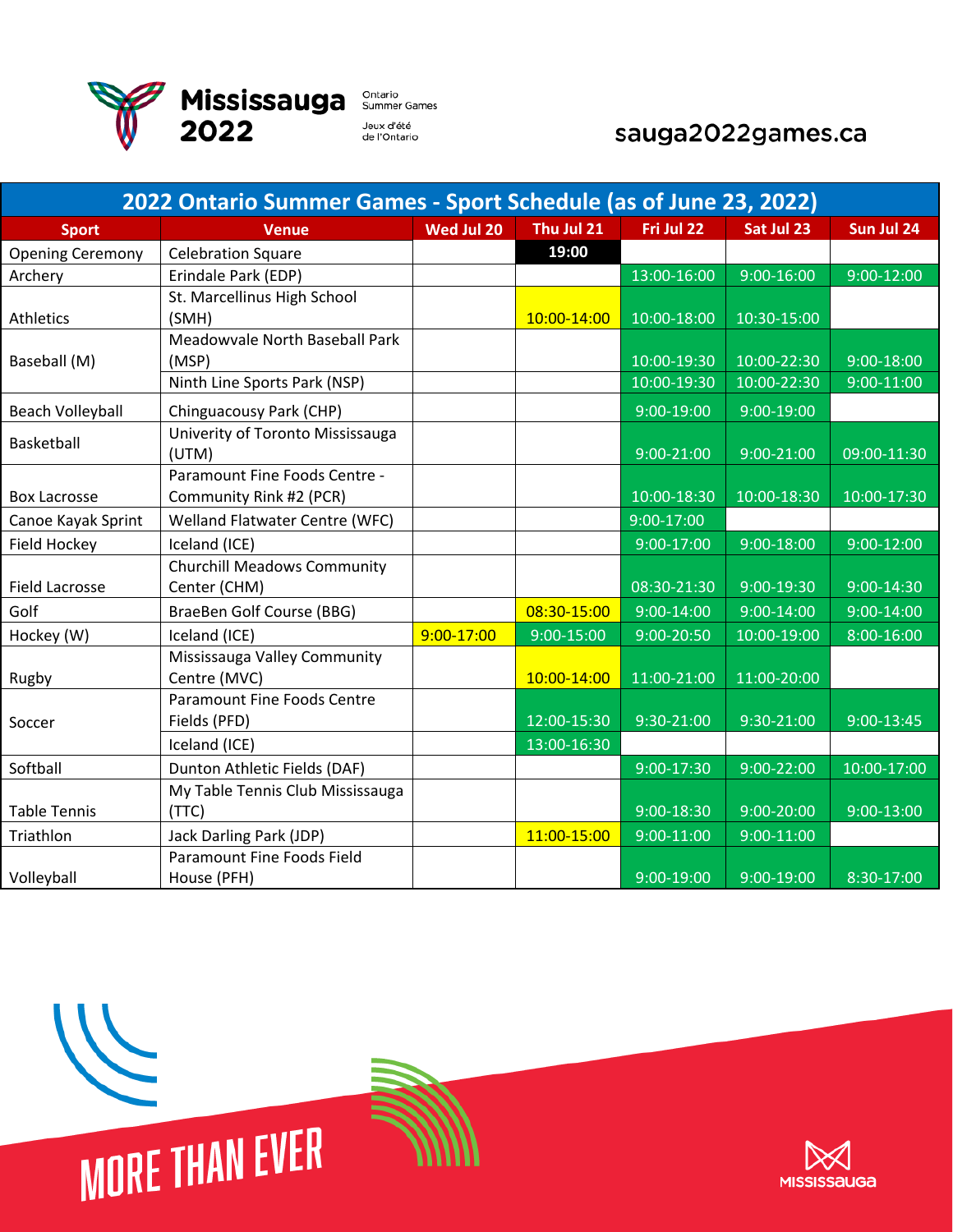

## sauga2022games.ca

## 2022 Ontario Summer Games - Sports & Venues

| <b>Sport</b>              | <b>Venue</b>                                                                                                                                                       | <b>Sport</b>          | Venue                                                                                                                     |
|---------------------------|--------------------------------------------------------------------------------------------------------------------------------------------------------------------|-----------------------|---------------------------------------------------------------------------------------------------------------------------|
| Archery                   | <b>Erindale Park</b><br>1695Dundas Street West<br>Mississauga, ON                                                                                                  | <b>Field Lacrosse</b> | <b>Churchill Meadows Community Ctr &amp; Sports</b><br>Park<br>5320 Ninth Line<br>Mississauga, ON<br>(905) 615-4701       |
| <b>Athletics</b>          | <b>St. Marcellinus Secondary</b><br><b>School</b><br>730 Courtneypark Drive West<br>Mississauga, ON                                                                | Golf                  | <b>BraeBen Golf Course</b><br>5700 Terry Fox Way<br>Mississauga, ON<br>(905) 615-4653                                     |
| Baseball (M)              | <b>Meadowvale Sports Park</b><br>730 Courtneypark Drive West<br>Mississauga, ON<br><b>Ninth Line Sports Park</b><br>3115 Ninth Line<br>Mississauga, ON             | Hockey (W)            | <b>Iceland Arena</b><br>705 Matheson Blvd E<br>Mississauga, ON<br>905-615-4680                                            |
| <b>Basketball</b>         | <b>University of Toronto</b><br>Mississauga<br><b>Recreation, Athletics &amp; Wellness</b><br>Ctr<br><b>Outer Circle Road</b><br>Mississauga, ON<br>(905) 569-4455 | Rugby                 | Mississauga Valley Community Ctr<br>1275 Mississauga Valley Blvd<br>Mississauga, ON<br>(905) 615-4670                     |
| <b>Beach Volleyball</b>   | <b>Diamond Beach</b><br>575 Centennial Park Blvd<br>Etobicoke, ON<br>(416) 621-7798                                                                                | Soccer                | <b>Paramount Fine Foods Centre</b><br><b>Sports Fields</b><br>5500 Rose Cherry Place<br>Mississauga, ON<br>(905) 502-9100 |
| <b>Box Lacrosse</b>       | <b>Paramount Fine Foods Centre</b><br>Community Rinks 3 & 4<br>5500 Rose Cherry Place<br>Mississauga, ON<br>(905) 502-9100                                         | Softball              | <b>Dunton Athletic Fields</b><br>6180 Kennedy Road<br>Mississauga, ON                                                     |
| <b>Canoe Kayak Sprint</b> | <b>Welland International Flatwater</b><br>Ctr<br>145 Lincoln Street<br>Welland, ON                                                                                 | <b>Table Tennis</b>   | <b>My Table Tennis Club</b><br>2436 Haines Road<br>Mississauga, ON                                                        |
| <b>Field Hockey</b>       | <b>Iceland Arena</b><br>705 Matheson Blvd E<br>Mississauga, ON<br>905-615-4680                                                                                     | Triathlon             | <b>Jack Darling Memorial Park</b><br>1180 Lakeshore Road W<br>Mississauga, ON                                             |
|                           |                                                                                                                                                                    | Volleyball            | <b>Paramount Fine Foods Centre</b><br>5500 Rose Cherry Place<br>Mississauga, ON<br>(905) 502-9100                         |